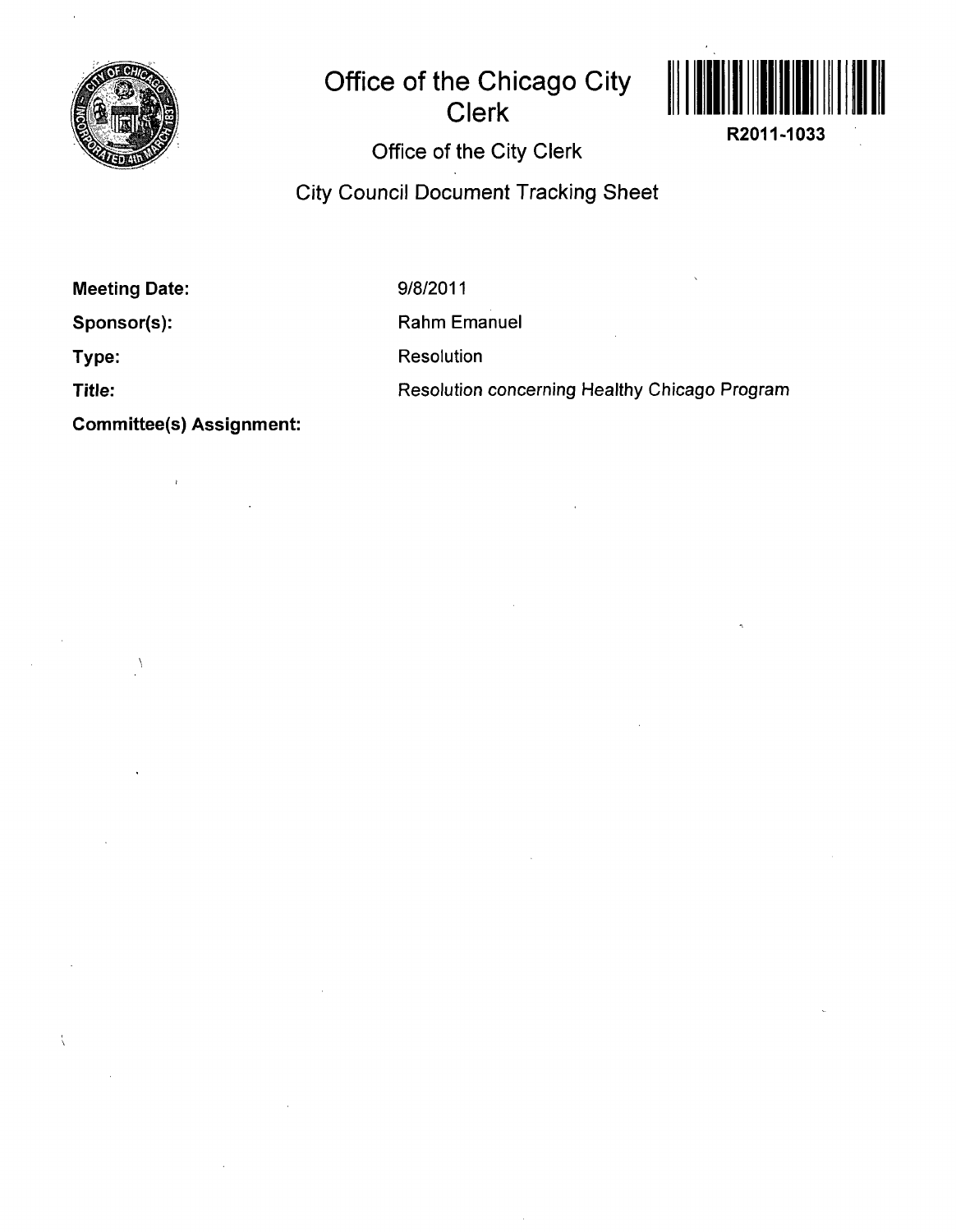

### **OFFICE OF THE MAYOR** CITY OF CHICAGO

RAHM EMANUEL **MAYOR** 

September 8,2011

### TO THE HONORABLE, THE CITY COUNCIL OF THE CITY OF CHICAGO

Ladies and Gentlemen:

I transmit herewith a resolution concerning the Healthy Chicago Program.

Your favorable consideration of this resolution will be appreciated.

Very truly yours,

Cinamiel  $\begin{array}{c} \diagup \\ 0 \end{array}$ 

 $\mathcal{L}(\mathcal{A})$ 

Mayor